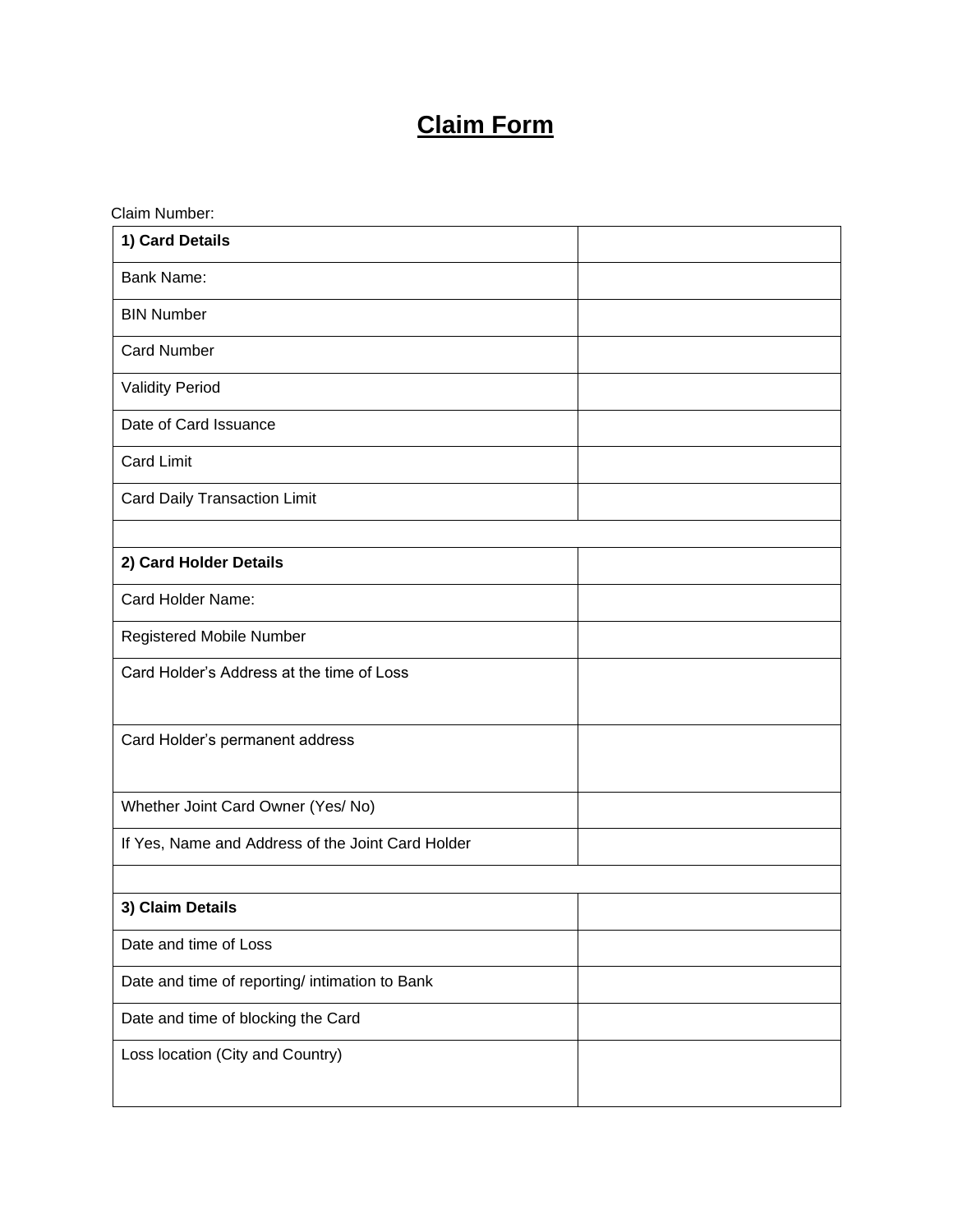| Type of Loss (with brief details)                             |  |
|---------------------------------------------------------------|--|
| Dispute letter from Card holder with incident details to bank |  |

| Copy of FIR (in case of international transaction copy of police                 |  |  |
|----------------------------------------------------------------------------------|--|--|
| complaint)                                                                       |  |  |
|                                                                                  |  |  |
| Type of Transaction                                                              |  |  |
| a) ATM Transaction                                                               |  |  |
| b) Point of sale (merchant establishment)                                        |  |  |
| c) Internet Transaction                                                          |  |  |
| a) For ATM Transactions                                                          |  |  |
| i) Bank Name and Address of ATM                                                  |  |  |
| ii) Screenshot of SMS/ email for deduction                                       |  |  |
| iii) CCTV footage of ATM                                                         |  |  |
| iv) Passport for international transactions & Boarding pass in<br>case of travel |  |  |
| v) Maximum Times card swipe/withdrawal allowed at ATM in 1<br>day - Details      |  |  |
| vi) Maximum Withdrawal amount in 1 day - Product allowance<br>Details            |  |  |
| vii) Office Attendance Details (If applicable)                                   |  |  |
| viii) Net Banking Logs for 3 months including disputed<br>transaction dates      |  |  |
| ix) Additional documents be asked on case to case basis the<br>nature of loss    |  |  |
| b) For Point of Sale transactions:                                               |  |  |
| i) Merchant establishment details : (where disputed transaction took place)      |  |  |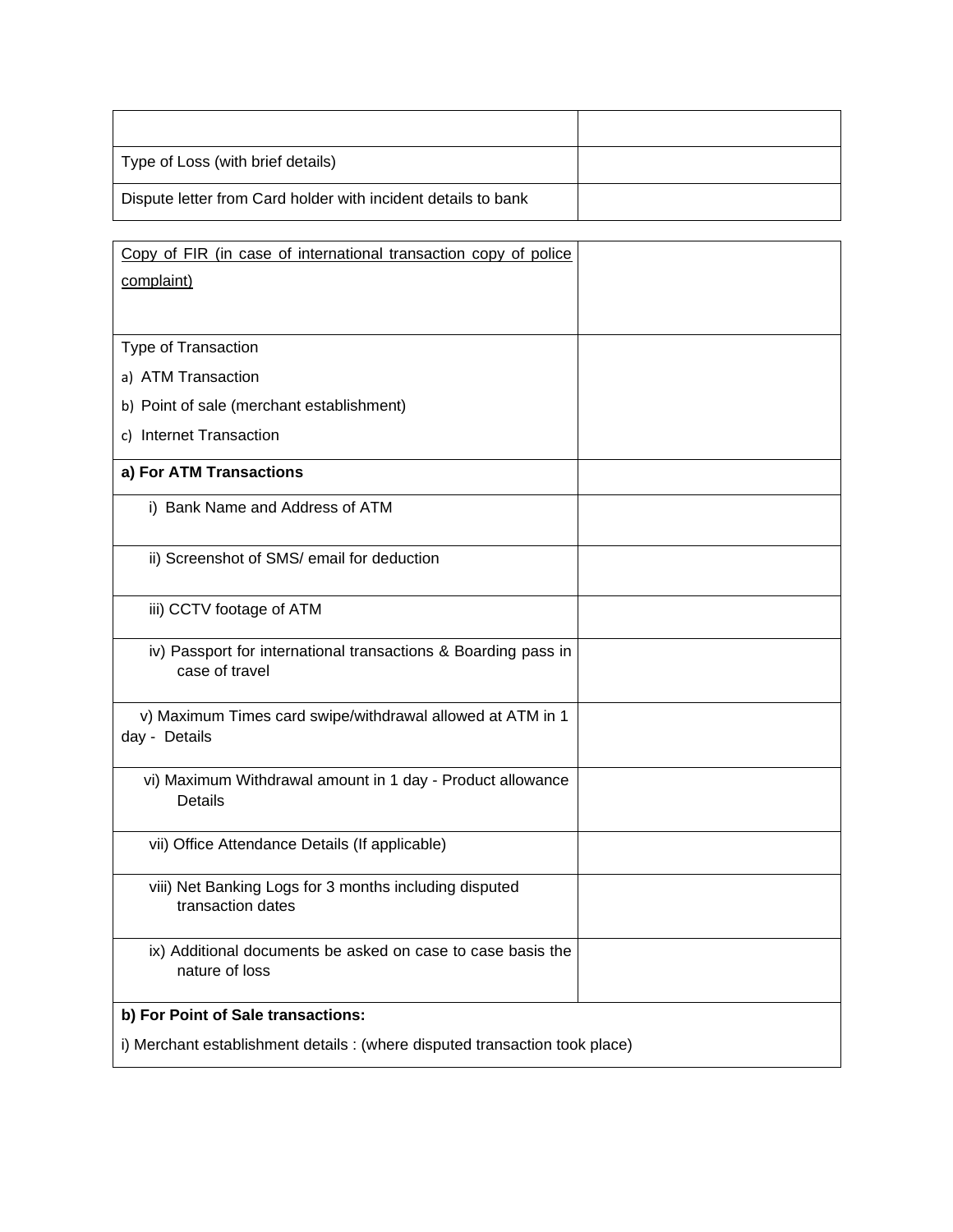| a)                  | Name                                                          |  |
|---------------------|---------------------------------------------------------------|--|
| b)                  | Address                                                       |  |
| C)                  | <b>Contact Number</b>                                         |  |
|                     | ii) Copy of charge slip/vendor copy from POS                  |  |
|                     | iii) CCTV footage from merchant/ATM (if available)            |  |
| transactions dates) | iv) Card statement for 3 preceding months (including disputed |  |

| v) Passport for international transactions & Boarding pass in case<br>of travel        |
|----------------------------------------------------------------------------------------|
| vi) Office Attendance Details (If applicable)                                          |
| vii) Net Banking Logs for 3 months including disputed transaction<br>dates             |
| viii) Additional documents be asked on case to case basis the<br>nature of loss        |
| c) For Internet Transaction                                                            |
| i)<br>Website where transaction took place including                                   |
| transaction timing & details                                                           |
| Type of transaction (Purchase / subscription / Funds<br>ii)<br>Transfer)               |
| iii) Screenshot of SMS/ email for deduction                                            |
| iv) Registered mobile no for card details                                              |
| v) Online shopping delivery details                                                    |
| vi) Copy of card statement for 3 preceding months (including<br>disputed transactions) |
| Vii) Card blocking details from Bank                                                   |
| viii) Passport for international transactions & Boarding pass in case<br>of travel     |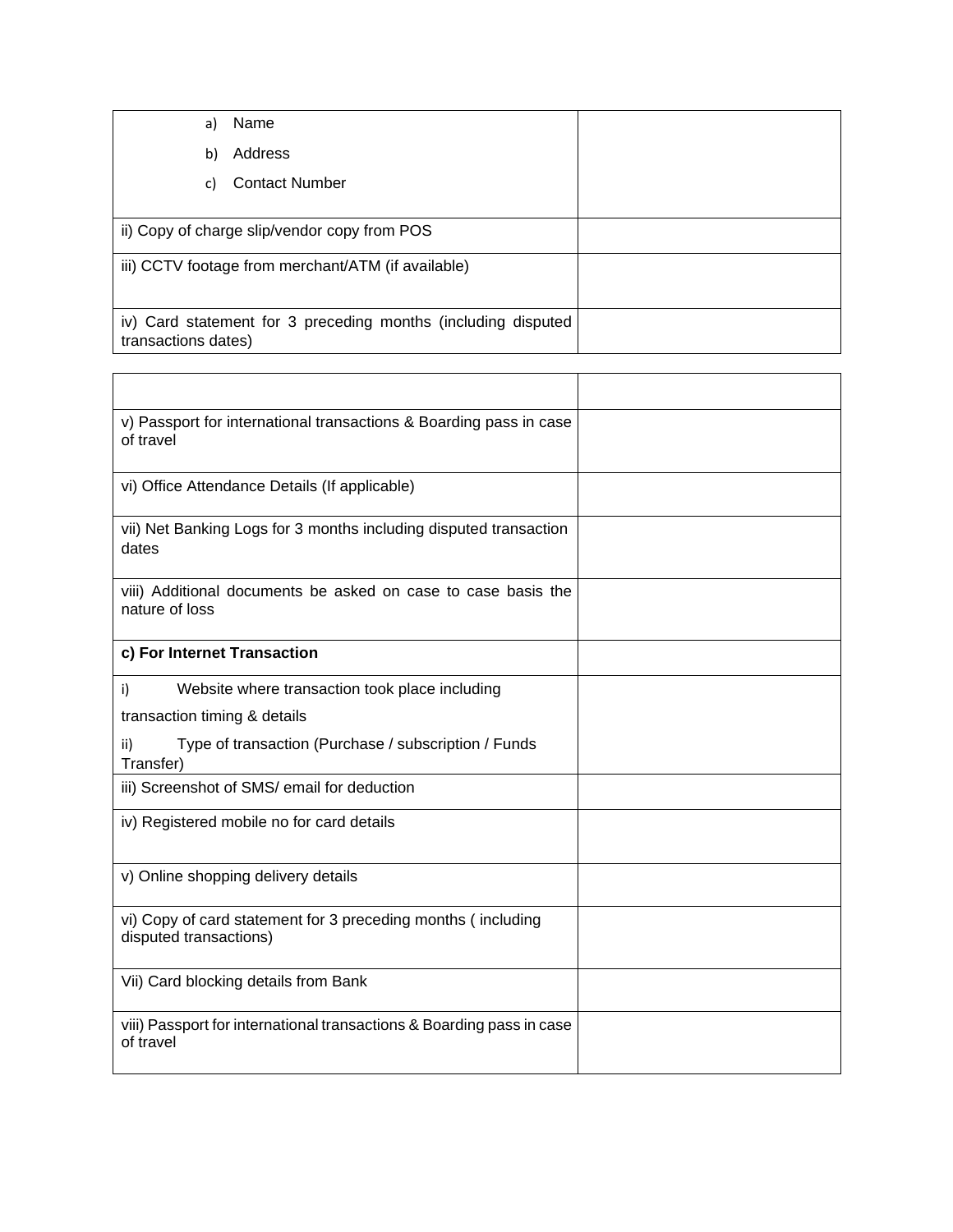|                  | ix) Office Attendance Details (If applicable)                   |  |
|------------------|-----------------------------------------------------------------|--|
| dates            | x) Net Banking Logs for 3 months including disputed transaction |  |
| nature of loss   | xi) Additional documents be asked on case to case basis the     |  |
|                  | Have you ever before sustained loss of the same nature? If so,  |  |
| give particulars |                                                                 |  |
|                  |                                                                 |  |
| particulars      | Is there any other insurance on the same card? If so, give full |  |
| the claim        | Any additional information relevant to                          |  |
|                  | 4) Bank Details & KYC documents for Claim Payment:              |  |
|                  | In the event payment made to the cardholder:                    |  |
| i)               | Pan Card Copy                                                   |  |
| ii)              | Copy of cancelled                                               |  |
|                  | cheque                                                          |  |
| iii)             | Aadhar card copy/Electricity / Telephone bill                   |  |
|                  | In the event payment made to the bank:                          |  |
| i)               | Bank Pan Card                                                   |  |
|                  | Copy                                                            |  |
| ii)<br>iii)      | Copy of MOM/AOA<br><b>Bank NEFT Details</b>                     |  |

I/we hereby agree, affirm and declare that:

a) The statement/information given/stated by me/us in this claim form is true and complete.

- b) No claim made hereunder (or the same/similar claim) has been made or lodged with any other insurance company.
- c) No material information which is relevant to the processing of the claim or which in any manner has a bearing on the claim has been withheld or not disclosed.